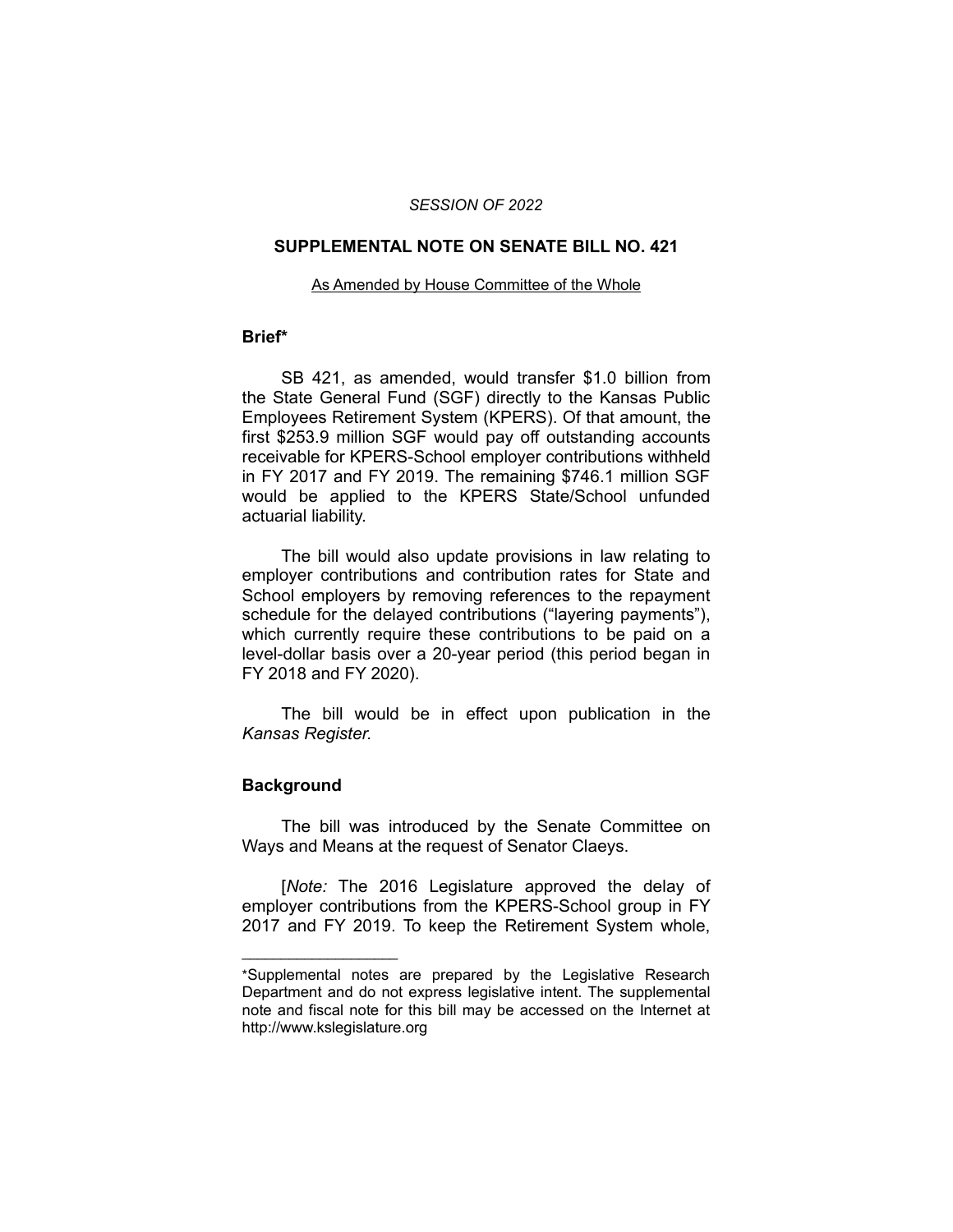the Legislature authorized statutory layering payments, financed at the KPERS assumed rate of return of 7.75 percent, for 20 years for each of the missed payments, totaling \$25.8 million SGF annually. At the end of FY 2022, the outstanding balance of those payments is expected to total \$253.9 million.]

## *Senate Committee on Ways and Means*

In the Senate Committee hearing on February 9, 2022, the Executive Director of KPERS, appearing on behalf of the KPERS Board of Trustees, testified as a **proponent**, indicating delayed contributions totaled \$64 million in FY 2017 and \$194 million in FY 2019. The Executive Director stated payments on FY 2017 missed contributions total \$6.4 million per year for 20 years beginning in FY 2018 and payments on FY 2019 missed contributions total \$19.4 million per year for 20 years beginning in FY 2020. The Executive Director noted enactment of the bill would not change the assets, liability, or contribution rates determined in the annual actuarial valuation because the delayed contributions are assumed to be statutorily scheduled.

No other testimony was provided.

### *House Committee on Insurance and Pensions*

In a House Committee hearing on March 7, 2022, the Executive Director of KPERS testified as a **proponent**, expressing support for the bill and indicating the payment of \$253.9 million in delayed contributions would save the State approximately \$172 million SGF in interest costs over 17 years.

The Director of the Budget provided neutral testimony, stating the elimination of the two layering payments would provide both immediate and long-term fiscal benefits to the State, releasing \$25.8 million SGF that would have otherwise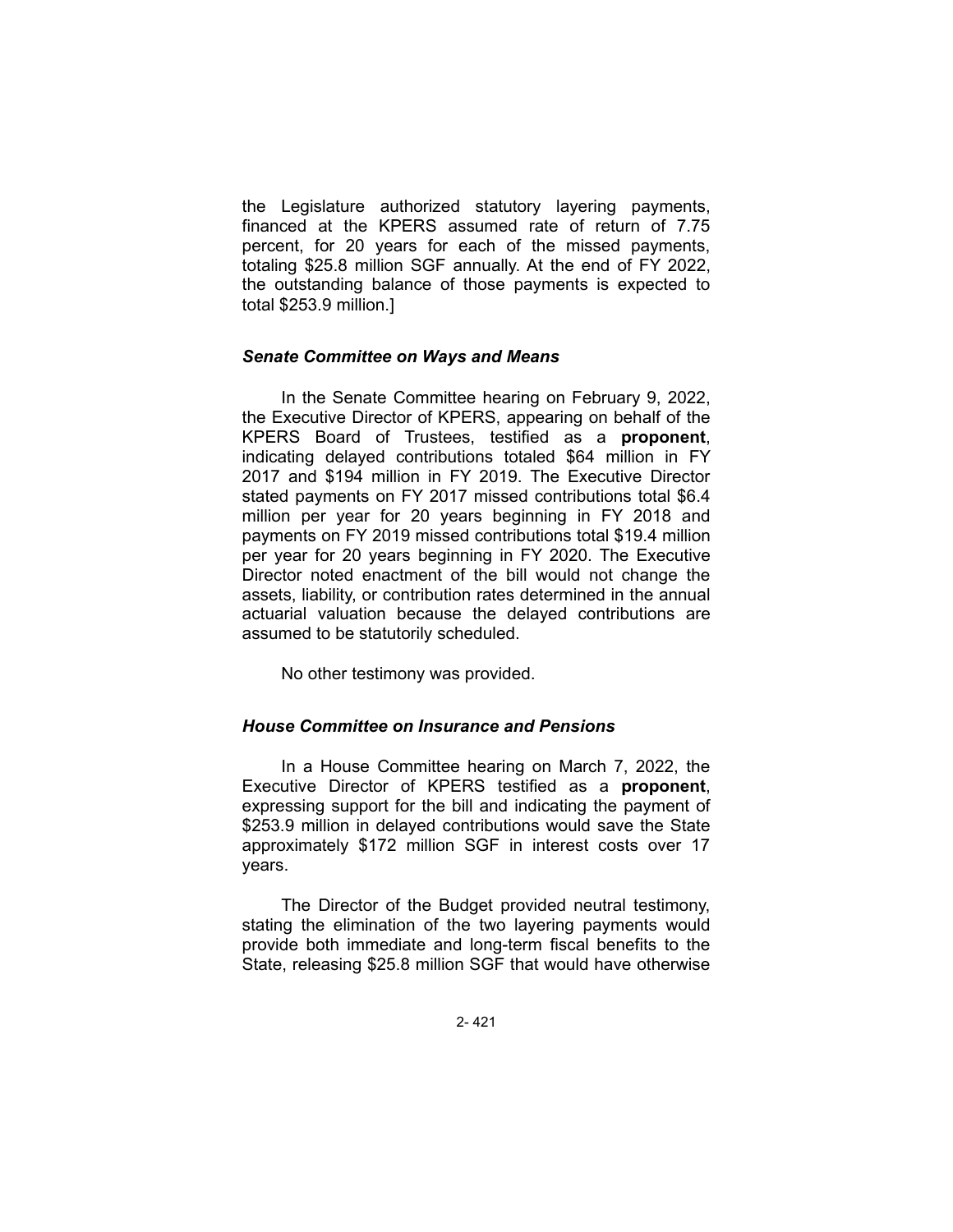been used for debt service for FY 2023 and eliminating approximately \$171.9 million in interest payments over the next 16 years. The Director also expressed a preference to appropriate the layering payment through the State Department of Education to better reflect the transaction as a matter of proper accounting.

No other testimony was provided.

The House Committee amended the bill to transfer \$1.0 billion from the SGF in total. Of that amount, \$746.1 million SGF would be transferred directly to the KPERS Trust Fund and applied to the KPERS State/School unfunded actuarial liability. The remaining \$253.9 million SGF would be transferred to the State Department of Education to pay off outstanding accounts receivable for KPERS-School employer contributions withheld in FY 2017 and FY 2019. (The bill, as it passed the Senate, would have transferred \$253.9 million from the SGF directly to the KPERS Trust Fund.)

# *House Committee of the Whole*

On March 9, 2022, the House Committee of the Whole amended the bill to remove the appropriation to the State Department of Education and directly transfer the entire \$1.0 billion SGF to the KPERS Trust Fund. Of that amount, the first \$253.9 million would pay off outstanding accounts receivable for KPERS-School employer contributions withheld in FY 2017 and FY 2019. The remaining \$746.1 million would be applied to the KPERS State/School unfunded actuarial liability.

# *Fiscal Information*

According to the fiscal note prepared by the Division of the Budget on the bill, as introduced, enactment of the bill would incur an immediate transfer of \$253.9 million from the SGF to the KPERS Trust Fund. Paying off the layering